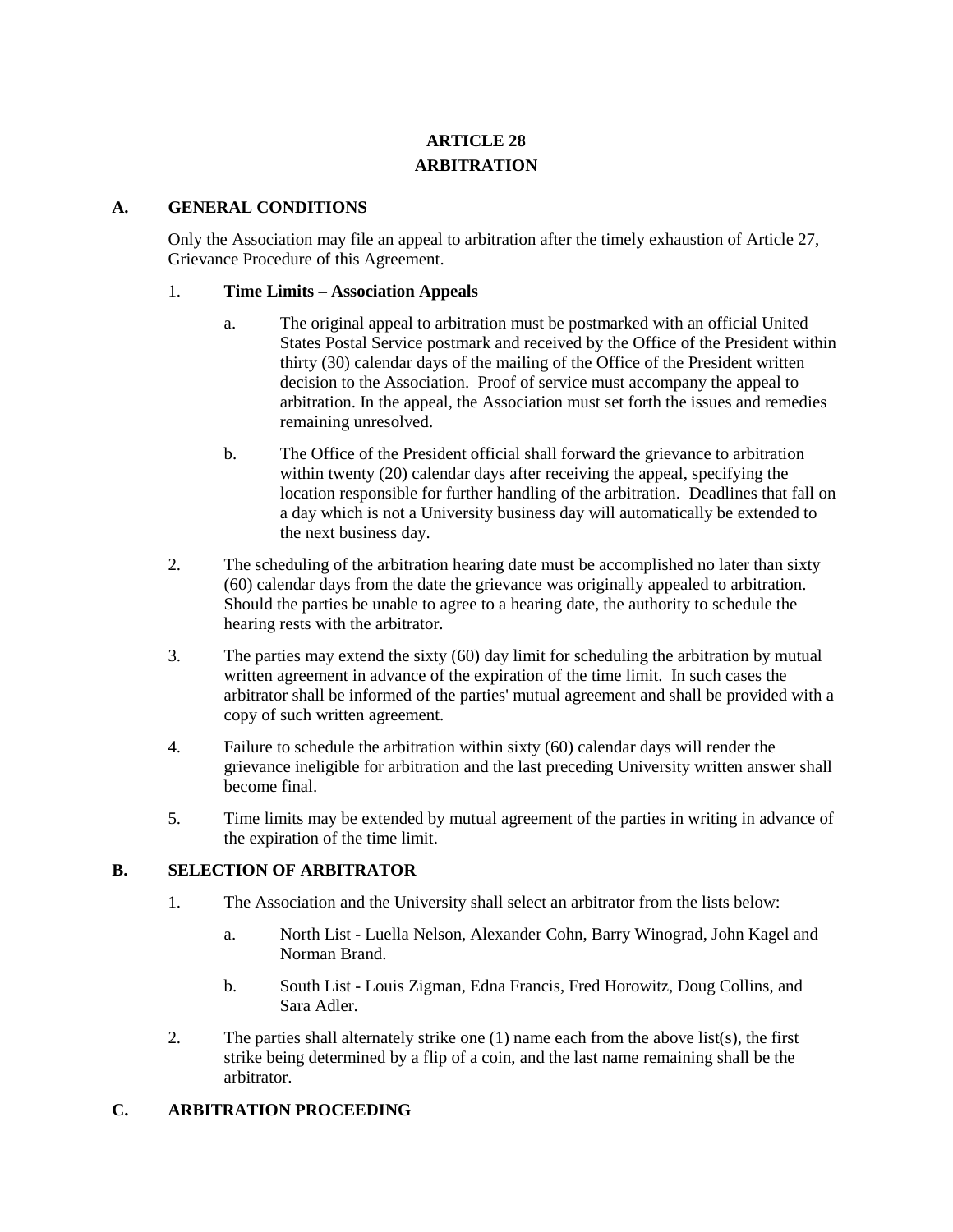- 1. The arbitration proceeding shall provide an opportunity for the Association and the University to examine and cross-examine witnesses under oath and to submit relevant evidence. The parties shall not seek to introduce new issues and allegations at the arbitration hearing which were not introduced during Step 2 of the grievance procedure. Settlement offers made during the grievance procedure shall not be introduced as evidence in arbitration.
- 2. When practicable, the University shall inform the Association in writing of its intent to assert the issue of arbitrability prior to the selection of the arbitrator. The issue(s) of arbitrability shall be resolved in a hearing prior to and separate from the hearing (if any) about the substantive facts and/or allegations in dispute, except as provided in §C.3., below. In the event an arbitrator, as a result of the arbitrability hearing referenced, above determines a matter to be arbitrable, they shall have no authority to decide the issues pursuant to the facts of the case unless the parties agree otherwise.
- 3. If, following the selection of the arbitrator, the University raises for the first time issue(s) of arbitrability, a single hearing on the issue of arbitrability and the substantive facts will be held, unless the parties agree otherwise. If the arbitrator finds the grievance to be not arbitrable, the substantive facts of the case need not be heard and the grievance shall be denied. If the arbitrator finds in favor of arbitrability, the hearing shall proceed to the substantive issues raised.
- 4. §C.2. and §C.3. above, shall not prevent the parties from agreeing in writing to combine the arbitrability hearing with the hearing on the merits of the case.
- 5. If either party requests a postponement of the scheduled arbitration hearing following the University's raising issue(s) of arbitrability, the hearings on arbitrability and facts, if any, shall be separate, and the provisions of §C.2. above, shall apply.
- 6. Prior to arbitration, the Association and the University shall attempt to stipulate as to the issue(s) to be arbitrated and to as many facts as possible. Relevant material and the names of all witnesses who are to be called shall be identified by the parties prior to the hearing. To the extent possible, witnesses and material should be identified at least seven (7) calendar days prior to the hearing.
- 7. The arbitration hearing shall be closed unless the parties otherwise agree in writing.
- 8. The arbitrator shall consider the evidence presented and render a written decision within thirty (30) calendar days of the close of the record of the hearing. The arbitrator's authority shall be limited to determining whether the University has violated the provision(s) of this Agreement. The arbitrator shall not have jurisdiction or authority to add to, amend, modify, nullify, or ignore in any way the provisions of this Agreement.
- 9. If the grievance is sustained in whole or in part, the remedy shall not exceed restoring to the Nurse the pay, benefits, or rights lost as a result of a violation of the Agreement, less any compensation from any source, including, but not limited to, Workers' Compensation and Unemployment Insurance benefits. The decision of the arbitrator, within the limits described herein, shall be final and binding.
- 10. Except as otherwise specifically provided, the University will not be liable on a grievance claiming back wages or other monetary reimbursement for:
	- a. any period of time during which an extension of time limits has been granted at the request of the Association;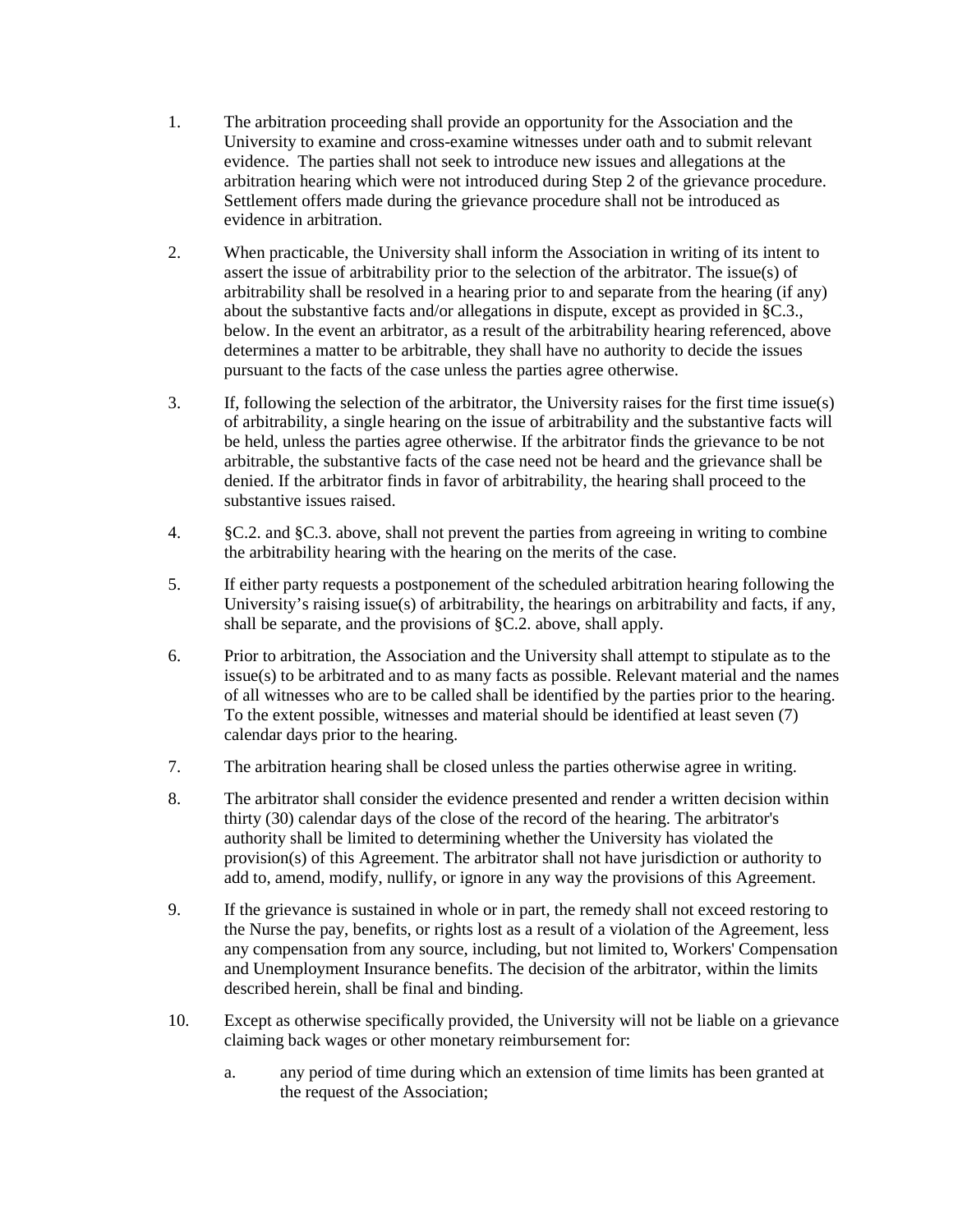- b. any period of time between the first date the arbitrator is available for an arbitration hearing and the date of the hearing, when the first date is rejected by the Association; and
- c. any period of time greater than thirty (30) calendar days prior to the date of the Informal Review, Step 1 under Article 27, Grievance Procedure except for mathematical, calculation, recording, or accounting errors.
- 11. The Association shall have full authority to settle, withdraw, or otherwise dispose of any grievance brought on behalf of the Association and/or on the behalf of Nurses. An agreement to settle, withdraw, or otherwise dispose of a grievance appealed to arbitration reached by and between the University and the Association shall be binding upon employees represented by the Association.

## **D. PAY STATUS**

Upon advance request, the grievant, the grievant's representative, and witnesses called by the University who are University Nurses, shall be granted leave with pay to attend arbitration hearings and meetings convened by the University to consider grievances if such hearings and meetings occur during their regularly scheduled hours of work. Such leave with pay will be considered time worked. Time spent in arbitration hearings and meetings convened by the University outside of a Nurse's regularly scheduled hours of work is without pay.

## **E. ARBITRATOR'S FEES**

The arbitrator's fees shall be borne equally by the parties. Expenses for stenographic or other services or facilities shall be borne by the party requesting such services or facilities unless the parties otherwise agree in advance.

# **F. EXPEDITED ARBITRATION**

The parties may agree to use an expedited form of arbitration. When the parties agree to use an expedited form of arbitration, the case shall be heard by the arbitrator at their earliest date. There shall be no transcript of the proceedings unless required by the arbitrator. Post-hearing briefs will be waived and the arbitrator will issue a written decision within ten (10) working days following the close of the hearing record.

## **G. MEDIATION**

The parties may agree to mediation in an effort to resolve grievances and avoid unnecessary use of the arbitration process. If the parties agree to use mediation they shall agree to it in writing. When the parties agree to use mediation, the case shall be heard by an agreed upon mediator at a date agreed upon by the parties. There shall be no transcript of the proceedings unless required by the mediator. The cost of the mediation, if any, shall be born equally by the parties. Either the Association or the University may terminate the mediation immediately by written notice at any time.

## **H. ARBITRATION PANEL**

1. In the event of a vacancy in the panel of arbitrators, such vacancy shall be filled by the parties within fifteen (15) calendar days if the parties agree that a replacement is